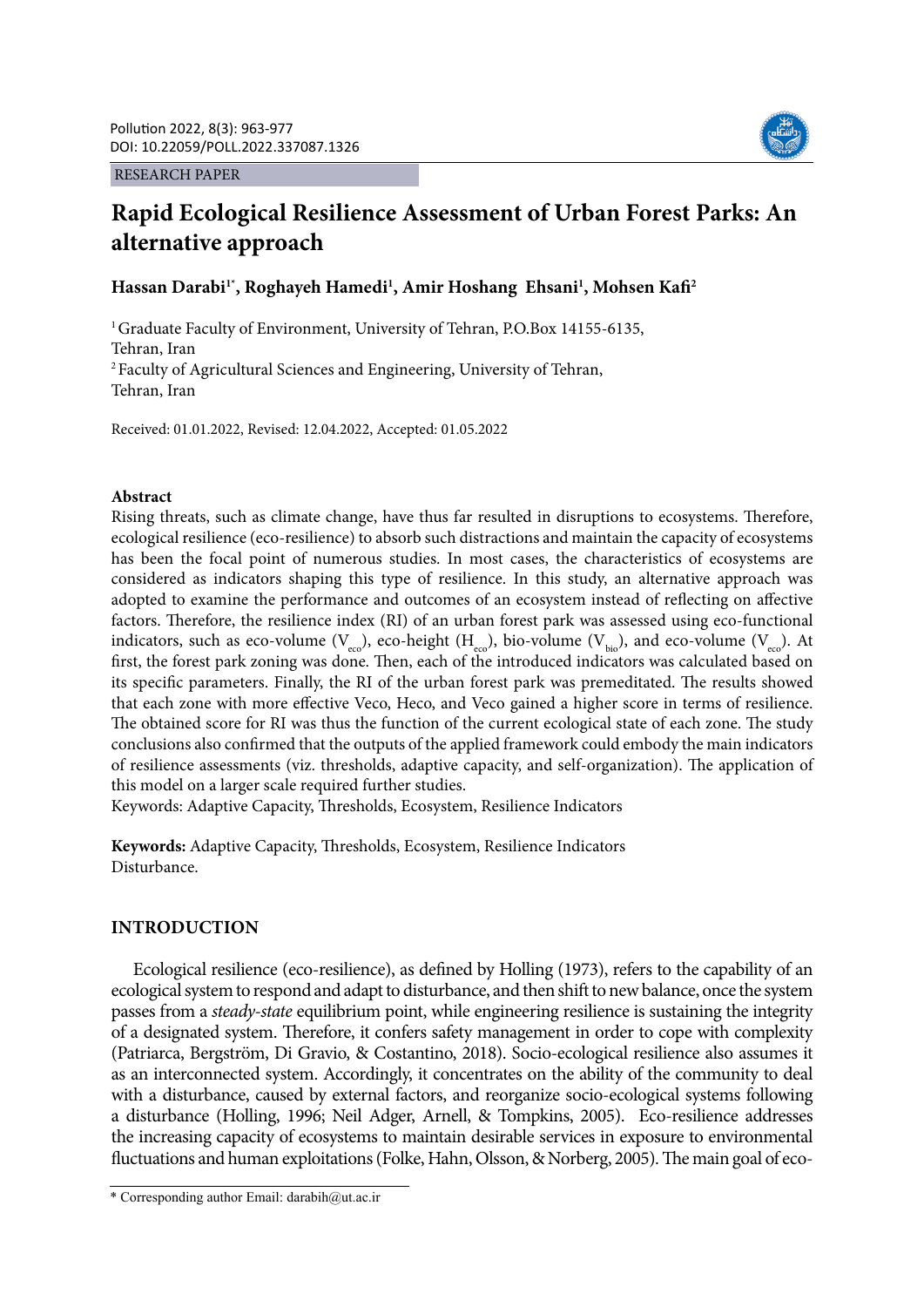resilience is to enhance the capability of ecosystems to absorb distractions and preserve the feedback, processes, as well as required natural structures with ecosystems. Resilience also interprets as the ability of ecosystems to cope with threats, absorb impacts, and even recover and adapt following persistent stresses or disruptive events (Marchese, Dayton, et al.2018). One of the first definitions in this sense describes resilience as jumping or restoring to the primary state (Holling, 1973). Of note, resilience is not always returning to the primary balance, but this can be the probability of adaption and transformation at the present state as well as survival rates and changes in the future (Folke et al., 2010). These descriptions show resilience as perceived in different manners due to its disciplinary background (Bone, Moseley, Vinyeta, & Bixler, 2016). Moreover, flexibility and thresholds are two critical dimensions of resilience (Gunderson, 2000; Nikinmaa et al., 2020).

This ability discloses three fundamentals' tenets, i.e., resistance (namely, thresholds), recovery or reorganization, and adaptive capacity (Boyd & Folke, 2011; Elmqvist et al., 2003; Folke, 2006; Folke et al., 2010). Each tenet also refers to thoughtful realities, that is, resistance embraces thresholds that ecosystems can resist against disturbances, recovery or reorganization introduces the alternative regimes after disturbances(Baho et al., 2017; Carpenter, Walker, Anderies, & Abel, 2001; Ferro-Azcona et al., 2019; Folke et al., 2004; Gunderson & Allen, 2010; Gunderson, Allen, & Holling, 2010), and adaptive capacity denotes the ability of ecosystems to resist, depending on their diversity and complexity as well as a learning mechanism(David G. Angeler & Allen, 2016; David G Angeler et al., 2019; Ferro-Azcona et al., 2019; Gunderson & Allen, 2010; Gunderson, Allen, & Holling, 2010).

Forest resilience is thus a developing concept that covers a wide variety of subjects. For example, Arianoutsou et al. (2011) assessed forest resilience after fires using the geographic information system (GIS) software and multiple criteria to analyze biological and geographic indices in Keep Union National Park in Greece and then ranked the high-risk ones affecting the loss of resilience (Arianoutsou, Koukoulas, & Kazanis, 2011). As well, Seidle et al. (2014) studied a perspective in the United States to investigate how effective the residual parts of trees (as an important class of biological heritage from fires) were in forest ecosystem-disturbance resilience. They also suggested that tree heritage was an important part of disturbance flexibility, which could highlight the forest-preserving potentials to deal with challenges facing ecosystem management challenges (Seidl, Rammer, & Spies, 2014). Besides, Hale et al. (2015) designated an approach based on a system with several dependencies, co-increments, and tensions, which allowed for tree resilience management in forest parks. They further pointed out the particular weaknesses, and identified urban forest resilience and accessible functional capabilities (Hale et al., 2015). Moreover, Siedl et al. (2016) examined the relationship between resilience and ecosystem-associated services and concluded that ecological disturbance had a potential impact on such services and resilience could act as a powerful approach to address the existing changes and the impact of disturbance regimes (Seidl, Spies, Peterson, Stephens, & Hicke, 2016).

Baho et al. (2017) also quantified eco-resilience based on some main attributes, including adaptive capacity, scales, alternative regimes, and thresholds. They even provided theoretical bases, which needed to be practically examined. Another study, assessing the resilience of spruce forests in Norway was similarly an attempt to quantify forest resilience, in which the correlation between climatic parameters and resilience had been investigated, describing that resilience was strongly context-dependent and thus precipitation could play a critical role in this respect (Seidl, Vigl, Rössler, Neumann, & Rammer, 2017). Bowditch et al. (2019) further considered forest resilience through public perceptions and used mixed methods for spatial resilience mapping purposes. In this sense, some factors such as carbon marketing and forest development could have significant effects on public perceptions. Investments in public partnerships could also foster forest resilience. Likewise, Albrich et al. (2020) reviewed forest-resilience simulation models and found that little research had considered resilience processes and further development of the applied models was necessary.

According to Ovenden et al. (2021), the relationship between growth resilience and extreme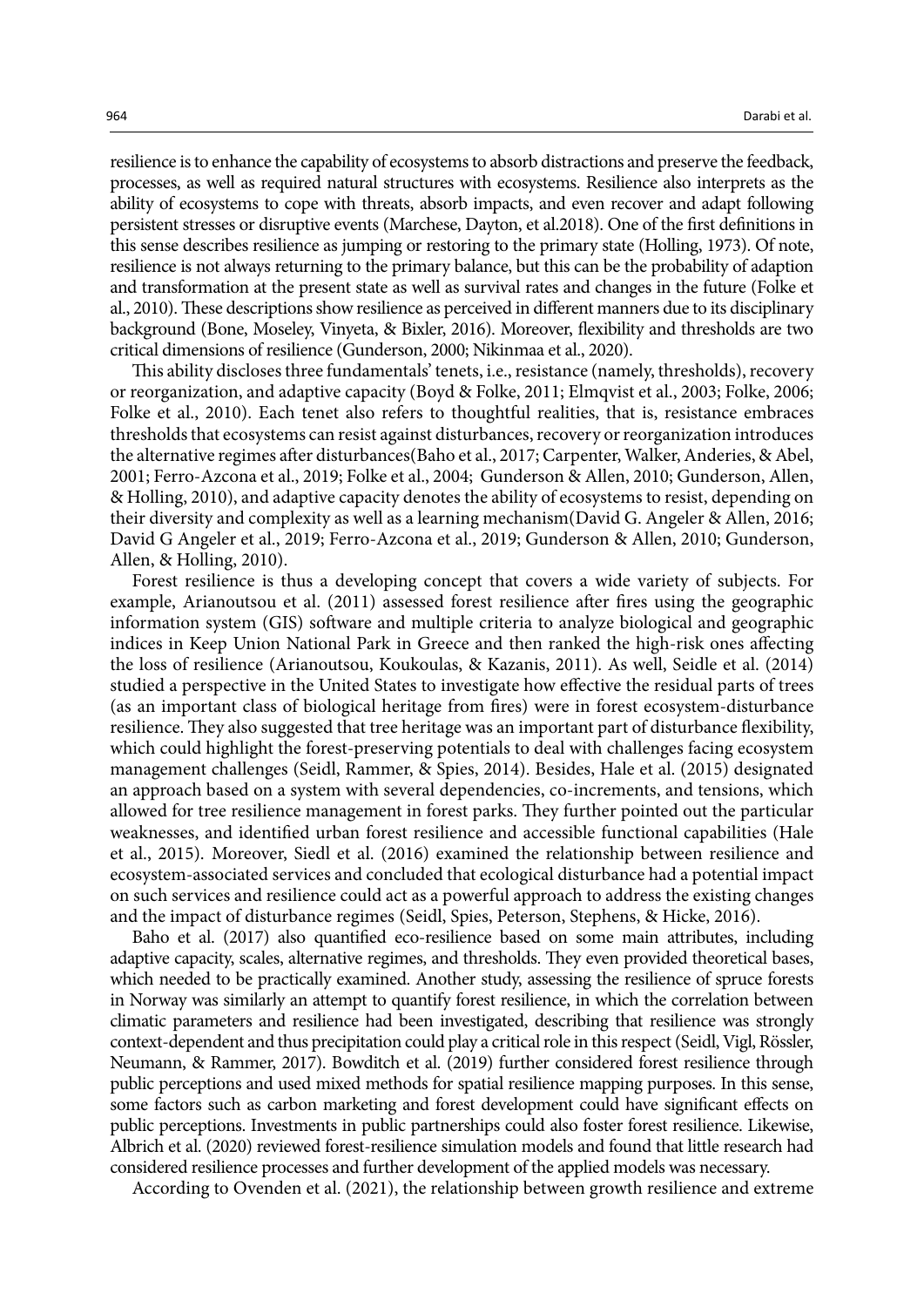drought had followed nonlinear trajectories, which could have some effects on the post-recovery growth of trees (Ovenden, Perks, Clarke, Mencuccini, & Jump, 2021). In a similar study, Perez-Luque et al. (2021) had examined the resilience of forest trees to water stress gradients and unfolded that the resilience had not followed a homogeneous pattern due to discrepancy in ecological conditions (Pérez-Luque, Gea-Izquierdo, & Zamora, 2021). Additionally, Mina et al. (2021) had assumed landscapes as functional networks to assess resilience, and had concluded that the resilience indicators of forests had been negatively influenced by climate change as well as reduced forest capacity to adapt to global changes (Mina, Messier, Duveneck, Fortin, & Aquilué, 2021).

Numerous studies have been also conducted on eco-resilience, as Baho et al. (2017) reported that the implementation of practical quantitative resilience measurements was a challenge and the lack of operational frameworks was a gap between science and action (Gunderson et al., 2020; Baho et al., 2017). Furthermore, most of the current research have focused on merely evaluating a selection of resilience attributes. As a result, such assessments fail to represent the resilience of the whole system. Nevertheless, there is an alternative approach, in which the outcomes of ecosystems are measured instead of evaluating the parameters shaping resilience. This approach also relies on the presumption that if an ecosystem is resilient, its reflection is evident in its outcomes. Therefore, this approach applies a holistic framework instead of putting emphasis on partial parameters, which increase uncertainties.

Resilience is also calculated through five main parameters, which form the core of the alternative approach, namely, eco-volume (Veco), eco-height (Heco), eco-climax (Ceco), basal area (BA), and bio-volume (Vbio) (Torrico & Janssens, 2010). In this respect, Veco measures three main attributes, i.e., the ecological function of an ecosystem as a whole, the quality of natural systems, and the interactions of biotic and abiotic components of an ecosystem. It also has its deep root in the Planet competition over limited resources( Janssens, Pohlan, Keutgen, & Torrico, 2009; Janssens & Torrico, 2004; Torrico Albino & Carlos, 2006; Torrico & Janssens, 2010). As well, Heco is the typical plant weight gained over time for each plant community, and includes the height of canopy onward in the dominant plants (Janssens, Keutgen, & Pohlan, 2009; Sonwa, Weise, Nkongmeneck, Tchatat, & Janssens, 2017; Torrico Albino & Carlos, 2006; Torrico & Janssens, 2010). Vbio further refers to the overall capacity of biomass in a given specific place. In forest parks, the diameter and the height of tree species are equal to Vbio (M. Janssens et al., 2009; Pandya, Salvi, Chahar, & Vaghela, 2013; Sonwa et al., 2017; Torrico Albino & Carlos, 2006). As defined in Torrico et al. (2006), Ceco is assumed as the stabilized state of an ecosystem that had reached equilibrium. As a result, the potential of Veco achieves the highest rate. At this stage of the succession, an ecosystem experiences relative stability and it contains the highest amount of information in the form of net productivity biomass and symbiotic (Odum, 1969). .

The alternative approach concerned has been thus far examined in natural and agricultural ecosystems. It also has the potential to be exploited in different ecosystems such as urban forest parks while facing less uncertainty. Consequently, the present study was an attempt to adapt the mentioned framework to evaluate urban forest park resilience. Hereupon, the proposed approach was applied in a case study located in the city of Tehran (Iran) and the outcomes were compared with the reality of the area concerned.

#### **MATERIALS AND METHODS**

This study was focused on an urban forest park called Lavizan, in District 4 in the city of Tehran (Iran). In terms of its geographic coordinate, this park is located on longitude 51◦ 29' to 51◦ 34'15'' equal to 544,000 to 551,500 Universal Transverse Mercator (UTM) and altitude 35◦44'20'' to 35◦46'45'' equal to 3,956,500 to 3,969,600 UTM (Figure 1). The minimum park elevation is 1,390 m and the maximum elevation is 1,590 m of the sea level with diverse roughness and mostly hills. The initial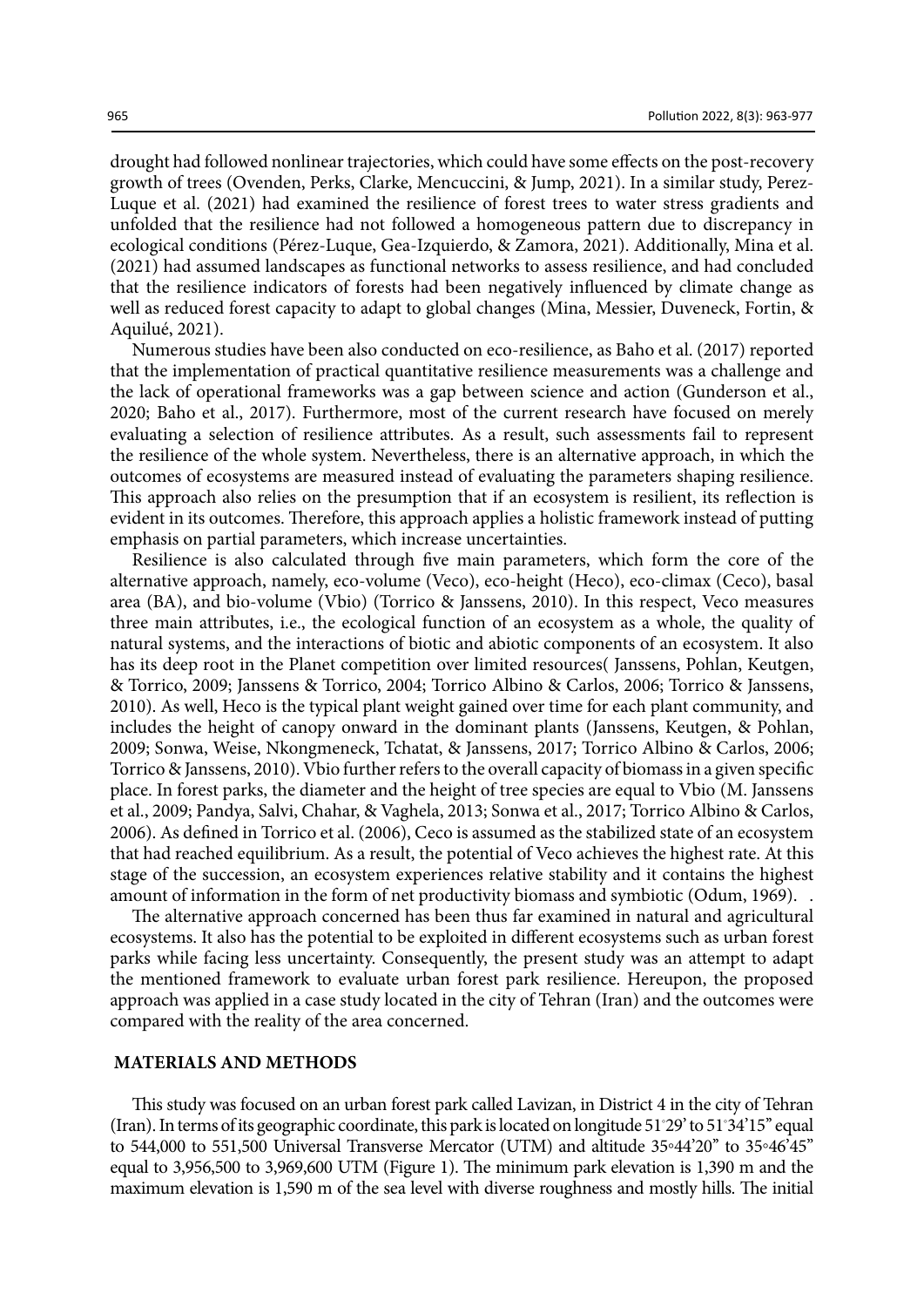

**Fig 1.** Lavizan forest park geographical location

area of Lavizan Forest Park is about 1075.6 hectares, but it currently reaches 762 hectares. It is also surrounded by urban fabric, and constantly threatened by urban development. Initially, the park was built as an urban green space, but it was gradually placed inside the city of Tehran with further urban development (Darabi, Ehsani, & Kafi, 2018). This park has significant plant species and its natural structure has been maintained (Peel, Finlayson, & McMahon, 2007). The climate in this area is semiarid with a cold winter, based on the Amberg Climate Classification. The soil texture is mainly clayor loamy-sandy (Abdollahzadeh, et al. 2003), whose average PH is 7.74 (Yousefi, et al., 2018).

To assess the level of eco-resilience in Lavizan Forest Park, the quick assessment technique was used, as proposed by Terrico et al. (2010) to calculate the level of resilience in natural and agricultural systems. This technique was based on  $V_{\text{eco}}$ ,  $H_{\text{eco}}$ , effective  $V_{\text{eco}}$ , and potential volume  $(V_{\text{pot}})$  in forest ecosystems. Based on Figure 2, the technique utilized in this research included four sections:

- 1. Zoning based on the overall characteristic of the area, including landform, hydrologic characteristics, soil, vegetation cover, vegetation diversity*,* and access paths
- 2. Determining dominant plant species in each zone
- 3. Calculating resilience assessment parameters in each zone (viz.  $V_{\text{eco}}$ ,  $H_{\text{eco}}$ ,  $C_{\text{eco}}$ , BA, and  $V_{\text{bio}}$
- 4. Establishing resilient and non-resilient zones



Fig. 2. Resilience calculation flowchart. See the table 1 for parameters calculation.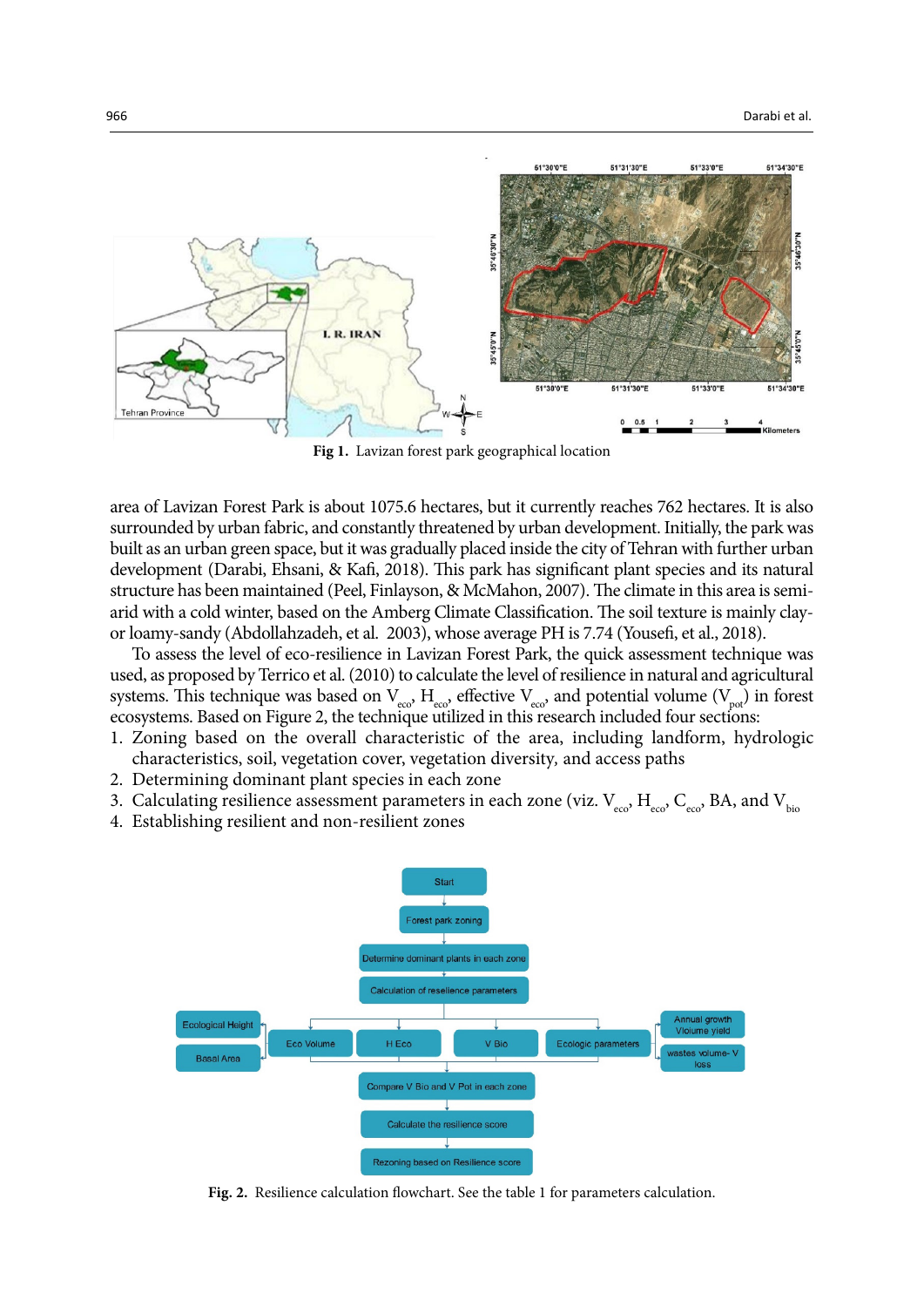Eco-resilience assessment also requires the measurement of five main parameters, including  $V_{\text{eco}}$ ,  $H_{\text{eco}}$ ,  $C_{\text{eco}}$ , BA, and  $V_{\text{bio}}$ . First, each parameter is explained, and then the assessment equation is presented in Table 1.

The  $V_{\text{pot}}$  is the complete maturation state of a forest, which is sometimes called the climax. This level is a structural performance unit in balance with energy and material flow among the constituting elements and refers to the maximum interaction between organisms (viz. plants, animals, and other living creatures) and biological community or bio-isolation, which is along with the biotope as a limited concept. Therefore:

 $Vpot = Vloss + Veco$ 

 $V_{loss}$  is also equal to  $V_{pot}$ - $V_{eco}$  and indicates the ecosystem regression in terms of  $V_{eco}$ . In this respect, higher  $V_{\text{eq}}$  leads to increased ecosystem loss in terms of quality, performance, and services. The flexibility index (namely, RI) also represents the resistance against systems measured by comparing  $V_{\text{bio}}$  with  $V_{\text{pot}}$ . As well, the  $V_{\text{bio}}$  indicates the present state of the ecosystem and  $V_{\text{pot}}$ shows its steady state.

The accurate evaluation of the parameters also necessitated field data. For this purpose, the survey parcels of 200 m \* 200 m were designed. Then, a systematic random sampling model was implemented, wherein the wood species were determined and the related data for the dominant species were recorded (Table 3). At the next step, the dominant trees were identified in each zone (Figure 3 and Table 2). Applying the proposed framework additionally required a field

| <b>Indices</b>                                                              | Definitions                                                                                                                                                                                                                                                                                                                                                                                                                                                     |  |  |  |
|-----------------------------------------------------------------------------|-----------------------------------------------------------------------------------------------------------------------------------------------------------------------------------------------------------------------------------------------------------------------------------------------------------------------------------------------------------------------------------------------------------------------------------------------------------------|--|--|--|
| $Eco - volume/Veco$<br>= Heco $\times$ Area [m <sup>3</sup> ]               | A specific level of a system which is defined by bio-height. Eco-<br>volume is expressed in term of hectare, generally (m3ha-1). In<br>fact, eco-volume is the product of occupied area by vegetation and<br>surrounding environment.                                                                                                                                                                                                                           |  |  |  |
| $\text{Veco} = \text{land area} \times \text{eco-height}$                   | This is a measurable space or volume above the ground that is<br>bounded by a uniform vegetation and its height.<br>Eco-height is the mean weight and weight coefficient over time                                                                                                                                                                                                                                                                              |  |  |  |
| $Eco - height/(Heco)$ [m <sup>3</sup> ]                                     | and throughout different plants society sections. Eco-height<br>includes the height from the peak of coverage to the end in<br>dominant plants (higher layer).                                                                                                                                                                                                                                                                                                  |  |  |  |
| Bio – volume/Vbio<br>$=$ Basal Stem Area<br>$\times$ Heco[m <sup>3</sup> ]  | This parameter is the overall plant volume (trees, bushes, grasses)<br>occupying a particular space. Hence, bio-volume of a plant is its<br>fresh biomass divided by its specific weight. This concept is<br>determined based on the dominant plant in term of m3ha-1.                                                                                                                                                                                          |  |  |  |
| Evo - volume Efficiency/Ve<br>$=$ Yield/Vloss<br>$Ve = Yield/(Vpot - Veco)$ | This parameter indicates the money or energy efficiency of the<br>lost units.                                                                                                                                                                                                                                                                                                                                                                                   |  |  |  |
| Resilience index/Ri                                                         | The system resilience is calculated by comparing the Vbio and<br>Vpot. The bio-volume indicates the present state of system and<br>Vpot indicates the steady-state of ecosystems. The resilience index<br>is defined as the ecosystems resistance to tolerate changes,<br>distortions and stresses as well as the system capability to self-<br>rehabilitation to reach the steady-state in which the system would<br>be capable to provide goods and services. |  |  |  |

**Table 1.** Variables and measured parameters **Table 1.** Variables and measured parameters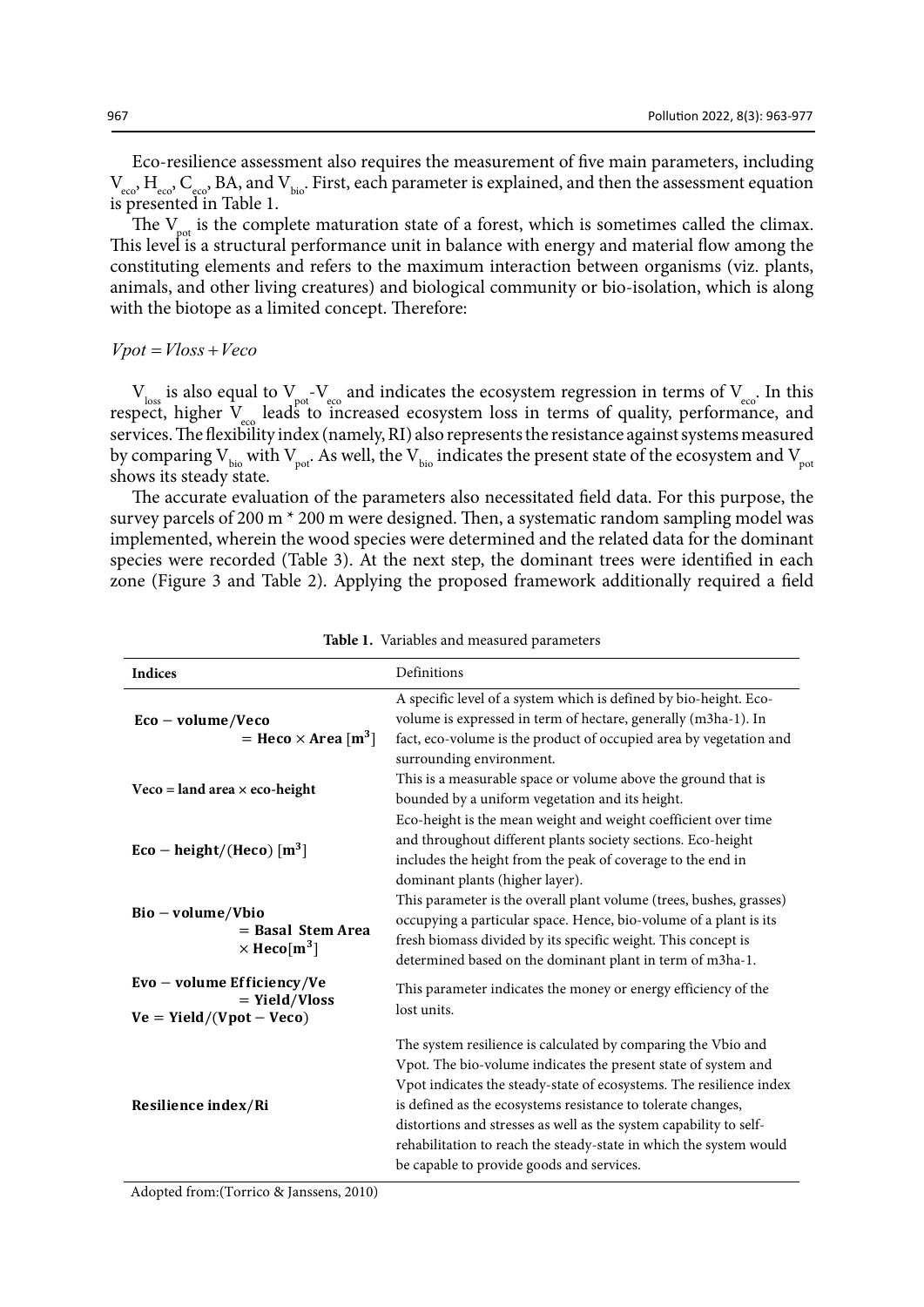| Parcel name  | Zone No. | Dominant tree                                  | Scientific name       | Area (ha) |
|--------------|----------|------------------------------------------------|-----------------------|-----------|
| Parcel $(A)$ | 1        | Robinia                                        | Robinia Orientaris    |           |
| $1-1$        | 2        | Fraxinus Rotundifolia<br>Fraxinus Rotundifolia |                       | 11.1      |
| Parcel (B)   | 3        | Cedar                                          | Cupress               |           |
| $2 - 1$      | 4        | Fraxinus Rotundifolia                          | Fraxinus Rotundifolia | 32.2      |
|              | 5        | Pine                                           | Pinus Eldarica        | 41.2      |
|              | 6        | Pine                                           | Pinus Eldarica        | 77.6      |
|              | 7        | Robinia                                        | Robinia Orientaris    | 66.5      |
| Parcel $(C)$ | 8        | Pine                                           | Pinus Eldarica        | 41.8      |
|              | 9        | Fraxinus Rotundifolia                          | Fraxinus Rotundifolia | 27.7      |
|              | 10       | Pine                                           | Pinus Eldarica        | 47        |
|              | 11       | Tagouk                                         | Celtis Australis      | 21.1      |
|              | 12       | Robinia                                        | Robinia Orientaris    | 76.4      |
| Parcel (D)   | 13       | Pine                                           | Pinus Eldarica        | 32.7      |
|              | 14       | Cedar                                          | Cupress               | 24.7      |
|              | 15       | Robinia                                        | Robinia Orientaris    | 26.9      |
| Parcel (E)   | 16       | Ailanthus                                      | Ailanthus altissima   | 22.5      |
|              | 17       | Cedar                                          | Cupress               | 59.8      |
|              | 18       | Tagouk                                         | Celtis Australis      | 26.5      |
|              | 19       | Berry tree                                     | Morus Alba            | 17.2      |

**Table 2.** The main characteristics of parcels **Table 2.** The main characteristics of parcels

**Table 3.** Effective factors on resilience

| Zone<br>Number | The dominant tree     | <b>Mean Stem</b><br>diameter (cm) | Mean<br>height $(m)$ | <b>Mean Slope</b> | Mean Height |
|----------------|-----------------------|-----------------------------------|----------------------|-------------------|-------------|
| 1              | Robinia Orientaris    | 72.6                              | 18.3                 | 19.8              | 1451.5      |
| 2              | Fraxinus Rotundifolia | 46.6                              | 12                   | 22.5              | 1452.8      |
| 3              | Cupress               | 45.3                              | 19                   | 15.0              | 1523.9      |
| 4              | Fraxinus Rotundifolia | 34.33                             | 9.5                  | 17.9              | 1494.2      |
| 5              | Pinus Eldarica        | 58.33                             | 24.3                 | 18.9              | 1459.2      |
| 6              | Pinus Eldarica        | 53.6                              | 31                   | 16.7              | 1510.9      |
| 7              | Robinia Orientaris    | 68.66                             | 17.3                 | 15.1              | 1462.9      |
| 8              | Pinus Eldarica        | 63                                | 27.3                 | 15.1              | 1548.0      |
| 9              | Fraxinus Rotundifolia | 41.6                              | 7.6                  | 15.6              | 1514.1      |
| 10             | Pinus Eldarica        | 42.3                              | 23.3                 | 12.0              | 1482.0      |
| 11             | Celtis Australis      | 74.66                             | 22.3                 | 11.7              | 1544.6      |
| 12             | Robinia Orientaris    | 71                                | 14.6                 | 14.0              | 1532.4      |
| 13             | Pinus Eldarica        | 64.6                              | 30.6                 | 11.8              | 1546.9      |
| 14             | Cupress               | 48                                | 26                   | 11.1              | 1501.9      |
| 15             | Robinia Orientaris    | 32.3                              | 16.3                 | 12.5              | 1523.6      |
| 16             | Ailanthus altissima   | 34.66                             | 16.6                 | 11.3              | 1560.2      |
| 17             | Cupress               | 40                                | 16.3                 | 9.6               | 1542.4      |
| 18             | Celtis Australis      | 66                                | 26                   | 11.4              | 1566.5      |
| 19             | Morus Alba            | 36                                | 13.6                 | 7.6               | 1539.8      |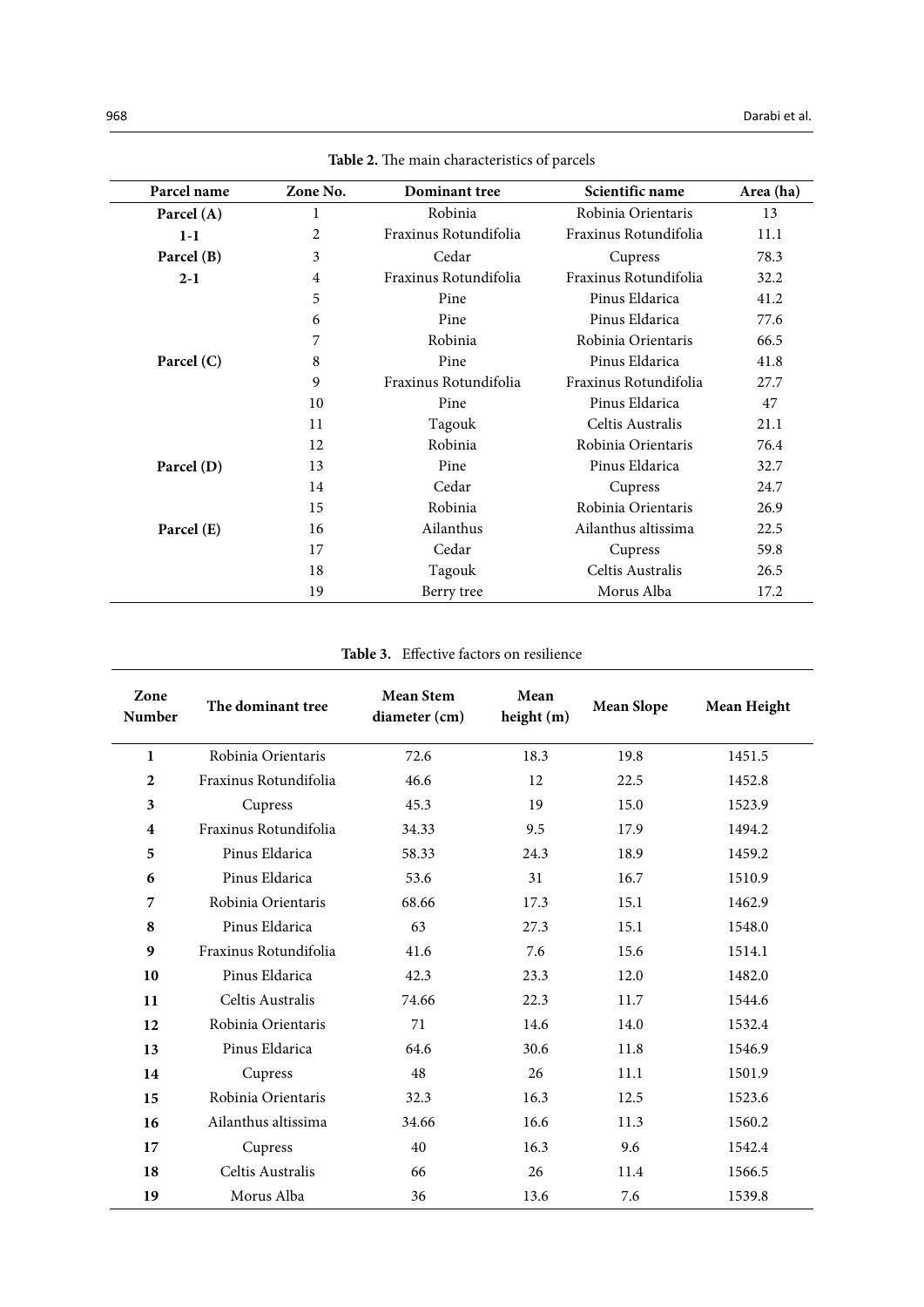

**Fig. 3.** Lavizan forest park zoning map. Zone properties are cited in Table 2.

survey. Thus, a small area (that is, 19 parcels) was considered as the base survey area to increase accuracy and help in more appropriate field data collection.

The output of the calculation accordingly reflects the resilience of systems, which normally is from zero up to 0.5. Here, zero denotes a lack of resilience, and 0.5 represents the climax status of the ecosystem or complete resilience. Therefore, based on the obtained index, the state of the ecosystem can be classified into high resilience, relative resilience, resilient, low resilience, and lack of resilience.

## **RESULTS AND DISCUSSIONS**

In order to assess resilience, it was necessary to zone the study area. Therefore, Lavizan Forest Park was zoned based on biotic and abiotic characteristics. Accordingly, the most important factor was plant species in each area. With regard to the zoning outcomes, five main areas and 19 parcels were identified. In these parcels, environmental quality and dominant species could play critical roles.

Resilience measurement additionally required some variables, such as  $V_{\text{eco}}$ ,  $V_{\text{pot}}$ ,  $H_{\text{eco}}$ , and  $V_{\text{bio}}$ obtained using the values and the formula proposed in Table 1. Finally, RI was calculated by comparing  $V_{\text{bio}}$  and  $V_{\text{pot}}$ , whose values are depicted in Table 4 and Figure 4.

According to the field survey and calculations, each zone gained an RI score. The RI had been also affected by the environmental condition of each parcel. As well, the RI outcomes could be grouped into four categories as follows: (1) high resilience (RI>0.2), (2) resilience (RI>0.1 and ≤0.2, (3) relative resilience (RI >0.06 and ≤0.1), and (4) low resilience (RI≤0.06). Based on the mentioned classification, zones no. 1, 11, and 12 were categorized as ones having high resilience, and zones no. 2, 5, 6, 13, 14, 16, and 18 were characterized as ones with resilience. Moreover, zones no. 3, 7, 10, 15, and 19 were identified as one having relative resilience, and eventually, zones no. 4, 9, and 17 were specified as ones with low resilience.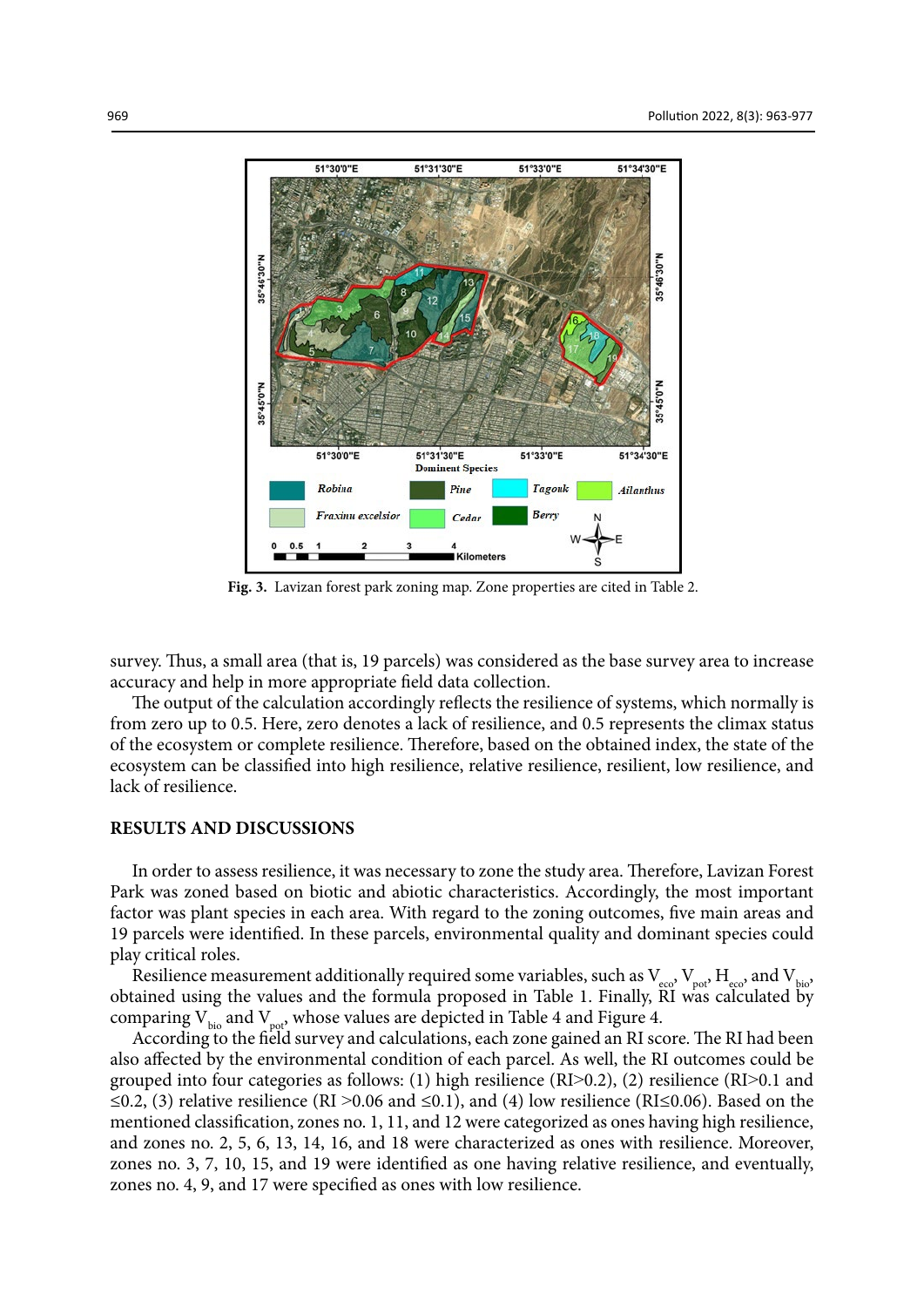| Zone                    | The dominant tree     | Mass volume<br>(silo) | Annual growth<br>(Silo) | Veco  | Heco | <b>Vbio</b> | Vpot  | Ri   |
|-------------------------|-----------------------|-----------------------|-------------------------|-------|------|-------------|-------|------|
|                         |                       |                       |                         |       |      |             |       |      |
| 1                       | Robinia Orientaris    | 25.1                  | 0.3                     | 25.1  | 7.6  | 5.17        | 19.62 | 0.26 |
| $\overline{2}$          | Fraxinus Rotundifolia | 10.5                  | 0.15                    | 10.5  | 12   | 2.26        | 18.84 | 0.11 |
| 3                       | Cupress               | 274.1                 | 4.1                     | 274.1 | 19   | 3.57        | 39.56 | 0.09 |
| $\overline{\mathbf{4}}$ | Fraxinus Rotundifolia | 30.47                 | 0.45                    | 30.47 | 9.5  | 0.59        | 18.84 | 0.03 |
| 5                       | Pinus Eldarica        | 1809                  | 27.1                    | 1809  | 24.3 | 6.1         | 46.15 | 0.13 |
| 6                       | Pinus Eldarica        | 3409                  | 51.1                    | 3409  | 31   | 5.84        | 46.15 | 0.12 |
| 7                       | Robinia Orientaris    | 128.7                 | 1.9                     | 128.7 | 5.4  | 5.9         | 19.62 | 0.3  |
| 8                       | Pinus Eldarica        | 1836                  | 27.5                    | 1836  | 27.3 | 7.71        | 46.15 | 0.16 |
| 9                       | Fraxinus Rotundifolia | 26.2                  | 0.3                     | 26.2  | 7.6  | 0.9         | 18.84 | 0.05 |
| 10                      | Pinus Eldarica        | 2064                  | 30.9                    | 2064  | 23.3 | 2.92        | 46.15 | 0.06 |
| 11                      | Celtis Australis      | 4.34                  | 0.06                    | 4.34  | 22.3 | 9.1         | 28.6  | 0.31 |
| 12                      | Robinia Orientaris    | 147.8                 | 2.21                    | 147.8 | 14.6 | 5.5         | 19.62 | 0.28 |
| 13                      | Pinus Eldarica        | 1436                  | 21.54                   | 1436  | 3.6  | 4.8         | 46.15 | 0.1  |
| 14                      | Cupress               | 86.4                  | 1.29                    | 86.4  | 26   | 4.08        | 39.56 | 0.1  |
| 15                      | Robinia Orientaris    | 52.07                 | 0.78                    | 52.07 | 5.3  | 1.31        | 19.62 | 0.06 |
| 16                      | Ailanthus altissima   | 4.5                   | 0.06                    | 373.5 | 16.6 | 5.7         | 33.84 | 0.16 |
| 17                      | Cupress               | 209.3                 | 3.14                    | 209.3 | 3    | 2.04        | 39.56 | 0.05 |
| 18                      | Celtis Australis      | 5.4                   | 0.08                    | 5.4   | 26   | 8.16        | 28.6  | 0.2  |
| 19                      | Morus Alba            | 3.2                   | 0.04                    | 233.9 | 13.6 | 1.28        | 20.34 | 0.06 |

**Table 4.** The effective factors on resilience **Table 4.** The effective factors on resilience



**Fig. 4.** Map of rezoning based on resilience index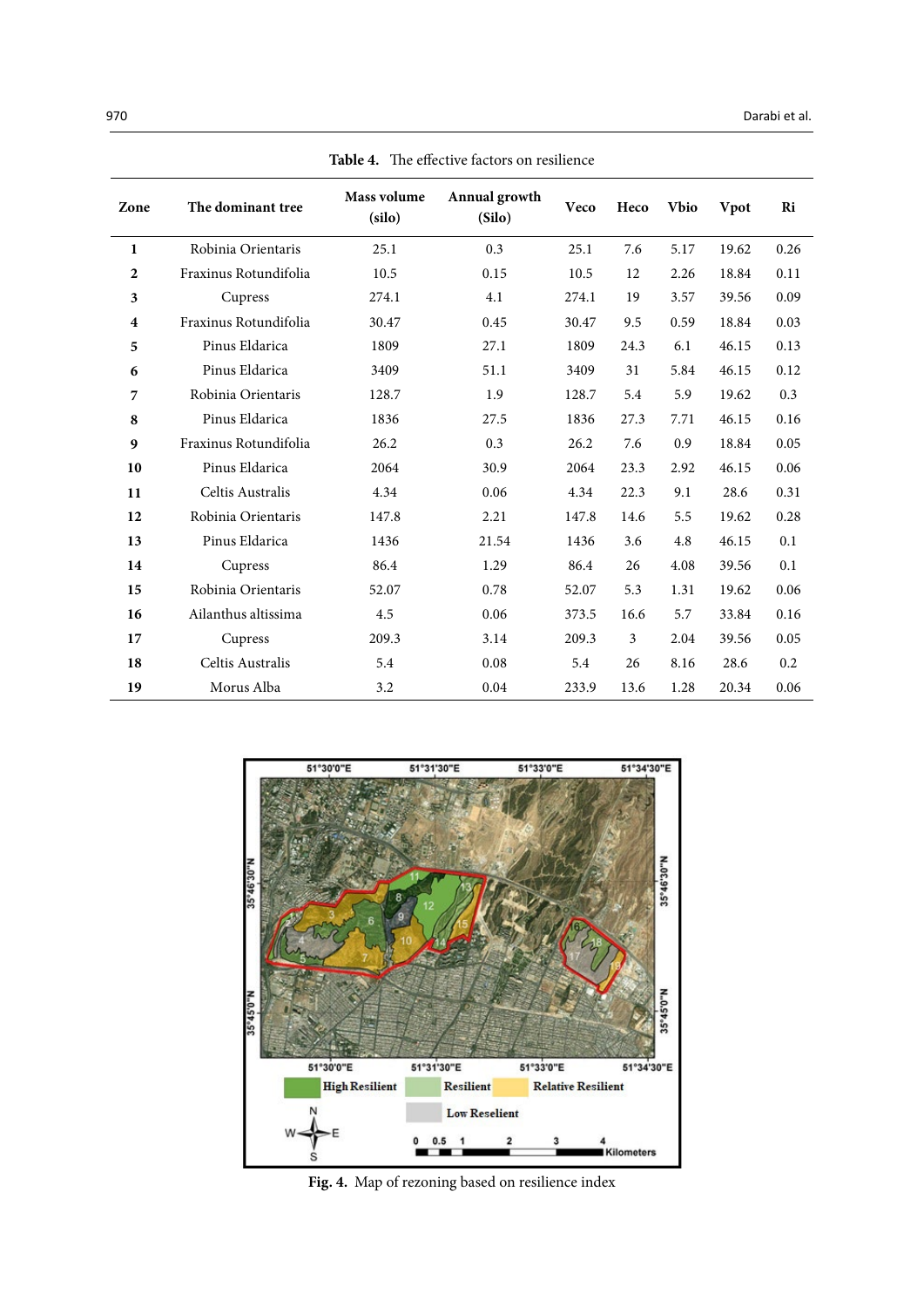The zones with high resilience were also located in the northern part of the site. This area benefited from lower evaporation and high humidity. As well, the dominant species were relatively floriferous with a high mean diameter of the stem.

In parcel C, the trees were positioned mainly on the eastern and northern parts of the site. The species with high quality had been also established alongside Hangam and Shahid Babaie highways. The rate of growth was further reflected in the thickness of the stem diameter in this area. The quality of the trees had reduced by distance from the highway strip. The dispersion of cedar was mostly observed throughout parcel E, particularly in the eastern and western parts. Cedar species had not also gained desirable quality due to human interventions, and they had been partially dried in some parts. In parcels A and B, the species had not experienced a suitable state in terms of quality. These areas suffered severe slopes. A compact hydrographic network had further developed and the significant mortality rate of the trees was visible. Moreover, a number of the trees had been dried and some of them had been cut down to prevent the dispersion of the city longhorn beetle and fungal pests.

In contrast, the parcels in appropriate environmental circumstances were more resilient. Factors such as the diversity of vegetation and animal species were also perceptible. Organic material enrichment alongside deep soil had further enhanced this suitability. In addition, the hydrologic network had been distributed properly. All these characteristics had thus increased RI in comparison with other parcels.

Resilience relies on the ability of system dynamics, which provides an opportunity to adapt an ecological system to new circumstances after a disturbance through complex adaptive strategies (Norberg, 2004; Beisner et al., 2003). Of note, resilience is a function of several factors such as flexibility, adaptation, resistance capability against input pressures, as well as reorganization after any disruptions (Gunderson, Allen, and Holling., 2010; Gunderson & Allen, 2010; Nikinmaa et al., 2020). All such factors must be reflected in resilient ecosystems. The applied assessment method, instead of reflecting on the affected factors during resilience, examined the outcomes of the system. This meant that if an ecosystem was resilient, it had a highly effective Veco, Heco, and Vbio. In other words, if the results of assessing these indicators in an ecosystem reflected a somewhat suitable situation, it meant the ecosystem was resilient.

To determine the accuracy of the method, the RI of the zones in the study area were compared. The outputs needed to be consistent with the existing environmental facts of each zone and the variation could be meaningful among the zones and in line with the overall ecosystem property as explained by Holling (1973) and Allen et al., (2016). Therefore, if RI had two characteristics, then the results could be valid. First, if RI showed the function of the entity of each zone, then it varied in agreement with ecosystem variation between the zones. Second, the RI of the index could follow the current ecosystem property of the site.

According to the first point and Table 4, RI reflected the differences among the zones appropriately. For example, in zone no. 17, which did not have a suitable planting pattern, the area was facing poor soil and there was less diversity in plant species, so it showed the lowest RI, while zones no. 7 and 11, which had suitable environmental conditions with higher planting diversity, had more resilience. The results in Figure 5 profoundly illustrate the consistency of the zones in this method and have an acceptable correspondence with reality. With reference to the second point, the study results showed that zones no. 11, 7, 12, and 1 had proper ecological conditions so that the existing trees (particularly, their growth and quality) seemed to be in an optimal condition. The opposite side of this issue could be further observed in zones no. 17 and 9. Hence, this index characterized the present conditions.

Moreover, what this method evaluates relies on the existing conditions of the site, which are the consequence of the ecological structure performance over time continuum. Using this method should be thus consistent with other resilience assessments in terms of three fundamental tenets, namely, thresholds, adaptive capacity, and self-organization following disruptions.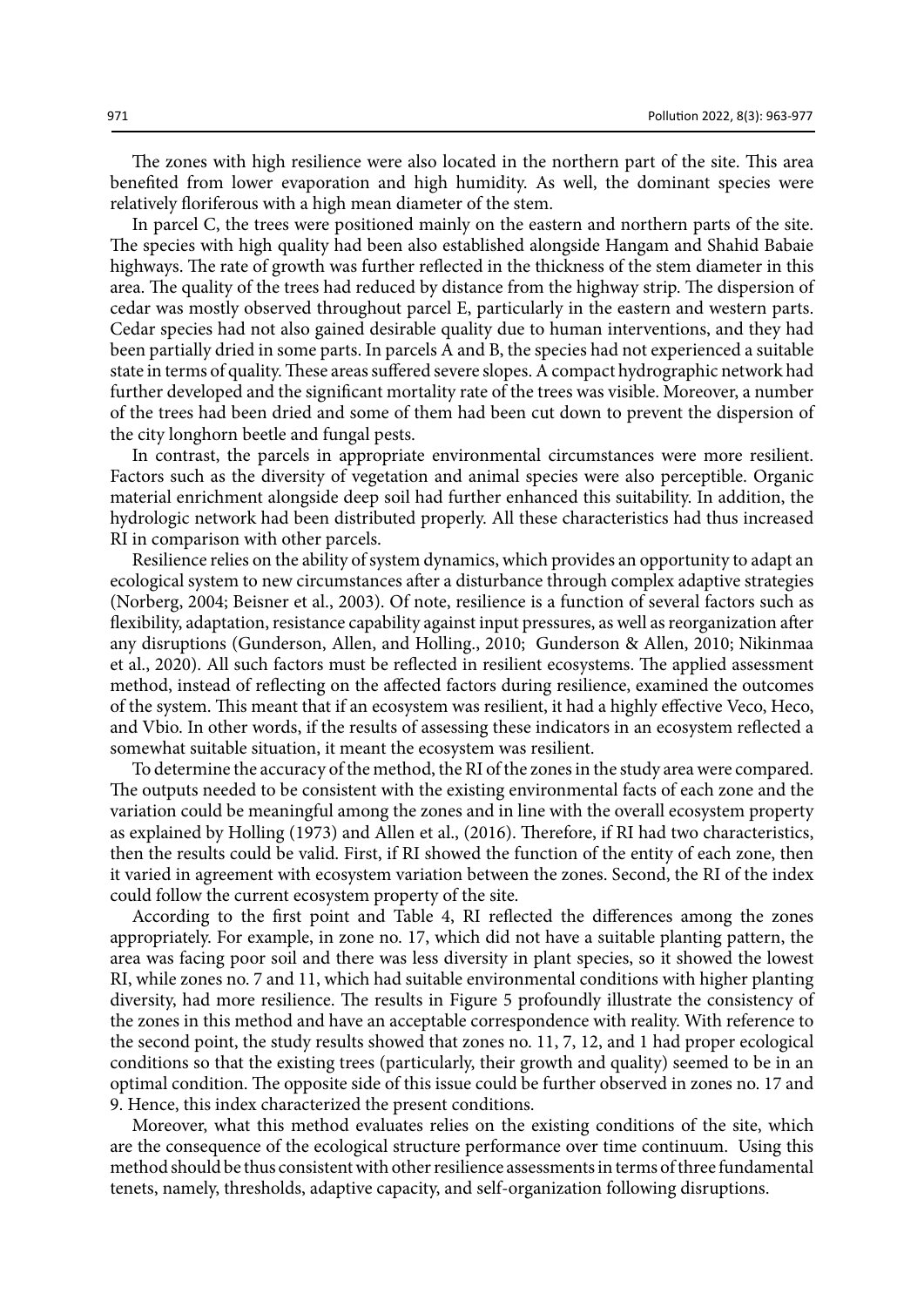

**Fig 5.** Comparison of RI between different zone of study **Fig. 5.** Comparison of RI between different zone of study

In the case of thresholds, the current ecological condition refers to the continuum of the forest park experiencing sustainable growth at certain thresholds. The Heco also determines the growth quality of a plant community over time. In addition, Ceco, which assesses the ecosystem equilibrium, depicts whether it is resilient to appropriate thresholds or not (Nikinmaa et al., 2020). As a result, the assessment of the determining factors embodies the thresholds. It means that environmental parameters (viz. maximum and minimum rates) are monitored over a long period (since the construction of forest parks). Consequently, the thresholds are measured indirectly. In this case study, several environmental factors were investigated, such as temperature and precipitation (over 60 years). The lowest temperature in this area reached -15 degrees Celsius in January 1969, with the highest rainfall by 77 mm in 24 hours, and the maximum temperature was 43 degrees Celsius in 1975 (Meteorological Organization of Iran, 2021). Therefore, some parts of climatic fluctuations could be understood and evaluated as the thresholds of climate resilience. These data represented steadiness in the given forest park. However, the resilience threshold was not limited to just temperature changes or precipitation, and other data needed to be considered.

In terms of adaptive capacity and flexibility, various indicators were also discussed (Dardonville, Bockstaller, & Therond, 2020), in which the diversity and complexity of the ecosystem was the most important element (Beller et al., 2019). The calculated RI had been thus affected by the diversity of plant species. Accordingly, the Pearson correlation coefficient was applied to unfold the impact of diversity and complexity on RI. The correlation between Vbio and RI was correspondingly estimated at about 0.77 (p-value=0.0001), revealing the relationship between the ecological function, the quality of natural systems, and the interactions between biotic and abiotic components of the ecosystems and RI. As stated in Torrico et al. (2010), increasing Veco could lead to a surge in biomass and more biodiversity. For example, zone no. 11 had the highest rate of species diversity, so it had optimal conditions in terms of resilience. On the other hand, the diversity of the plant species, including herbaceous plants, shrubs, and trees, could not only bring higher diversity in an ecosystem cycle but also attract more animals, birds, and other biotic organisms, which could subsequently provide complexity.

Considering the relationship between vegetation density and ecological resilience, it is estimated that the areas with better resilience have the highest vegetation density. These areas consist of trees that are high in terms of planting area. For example, the pine, cypress, and acacia species, which have the highest planting area in the forest park, are mainly located in areas with high RI in the region. Based on the diversity of biotic and abiotic components and the quality of the ecosystem function, it was expected that zones with high scores could embody diversity and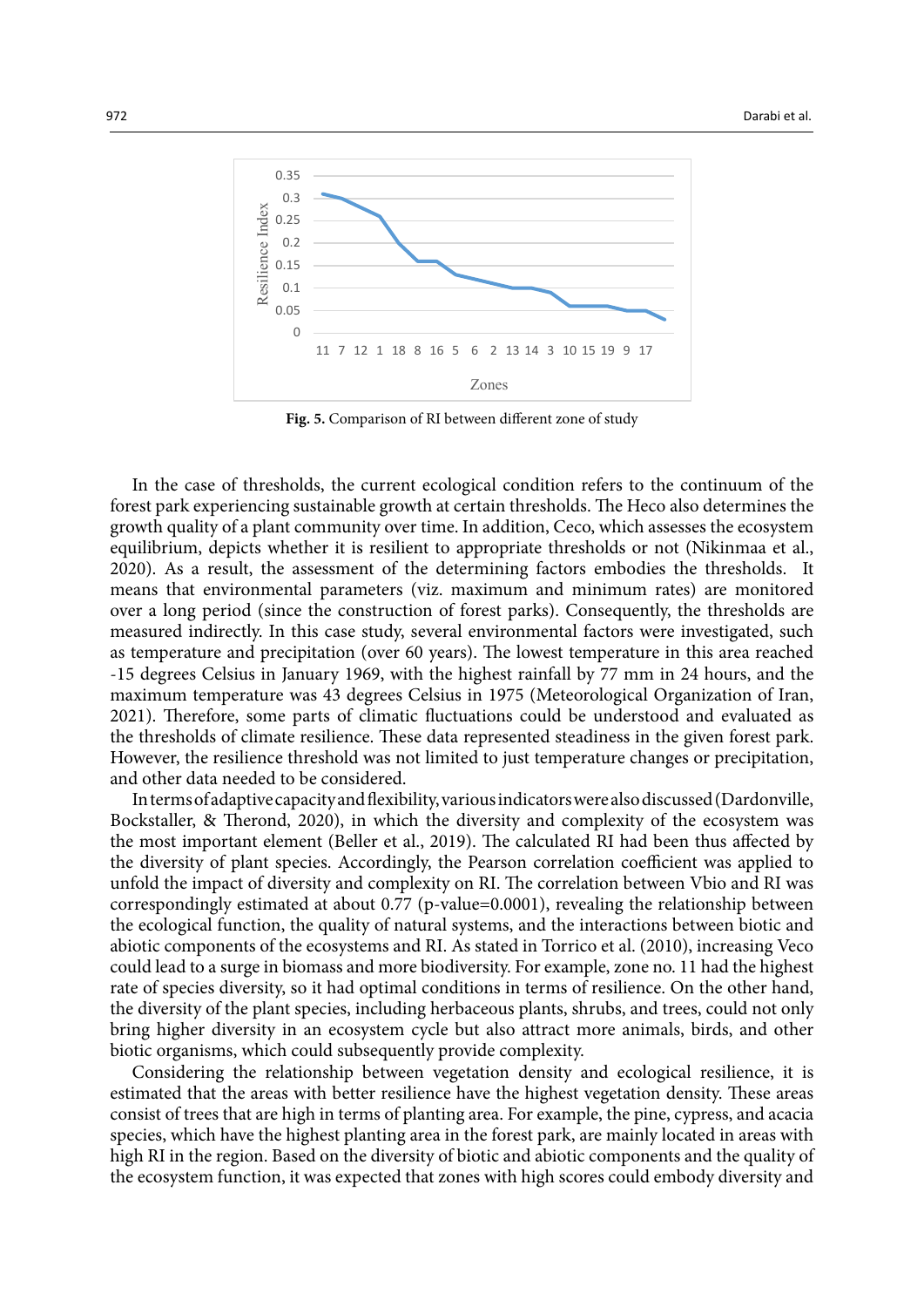complexity. Hence, it seems that a percentage of the dominant plants, in comparison with the remaining ones, would be a good indicator to calculate in further studies.

 Moreover, Vbio, referring to the overall capacity of biomass, was a reflection of diversity and complexity. The function of the ecosystem also depended on species diversity, which was significantly correlated with resilience (Anderegg et al., 2018; Elmqvist et al., 2003; Reinmoeller & Van Baardwijk, 2005; Schmitt et al., 2020; Wolf, Hoppe, & Rost, 2018). In this study, the statistical analyses indicated a significant correlation of 0.95% confidence level. The results were also consistent with the findings reported by Torrico et al. (2010). Consequently, it was inferred that adaptive capacity could be measured indirectly. The self-organization index was further the result of combining the previous two indicators, namely, adaptive capacity and thresholds.

It is expected that an overall image of resilience is obtained through measuring the proposed indicators although a challenge will remain unreciprocated, that is if future changes go beyond the historical thresholds that the ecosystem has experienced so far and it will be still resilient or not. Naturally, each method is associated with a degree of uncertainty, which can be soothed by extensive research in various domains and eliminating effective factors in this respect. Therefore, using this method requires critical evaluations in different domains and scales*.*

In the end, the pressure due to climate change is going to intensify on natural ecosystems. Urban forest parks also suffer from additional anthropogenic tensions due to being adjacent to cities. Therefore, they need more support to increase their adaptive capacity. Extending the capability of urban forest parks is also unavoidable. As stated in McWethy et al., (2019) focus on the basic concept of resilience is not the appropriate response to the rapid changes and thus urban forest parks should gain new transformative ability in response to such changes.

It should be noted that the resilience of urban forests is a multidimensional and socioecological subject. Therefore, its management and aesthetic characteristics should be also considered in addition to ecological issues. From a managerial perspective, issues such as the selection of tree species, problems with tree root growth (Hasan et al. 2017a; Hasan et al. 2017b), shading, resistance against wind, appropriate response to urban pollutants, fertilizer needs, pest and disease management, economic costs, resistance against extreme climatic phenomena (Darabi and Saeedi 2019), in addition to forestry requirements should be addressed (Afrianto et al., 2021). From an aesthetic point of view, a well-proportioned appearance, such as a beautiful canopy, leaves and flowers, alongside the restorative functions, such as reduced anxiety and stress, should be taken into the account (Afrianto and Tamnge 2015; Husti et al. 2015; Hall and Knuth 2019). As Garmestani, et al., (2020) indicates deal with complex systems by simple regulation standards will lead to inverse consequences. All together, these issues imply that the resilience of urban forest parks is merely a socio-ecological subject than an ecological one.

#### **CONCLUSION**

This study aimed to assess eco-resilience based on ecological outcomes. The applied framework was also an alternative approach focused on the outcomes of ecosystems instead of evaluating the effective indicators of resilience. This evaluation was conducted in a forest park located in the city of Tehran (Iran). The study results further disclosed that the alternative approach while measuring the effective indicators of resilience such as thresholds, adaptive capacity, and selforganizing, was a holistic method to properly measure the resilience of an ecosystem. This work faced restrictions in terms of access to detailed ecological data; therefore, there would be much certainty if accurate ecological information were added. However, in order to ensure the results and evaluate the degree of certainty, the application of the framework utilized in this study in different ecosystems seems necessary.

#### **ACKNOWLEDGEMENT**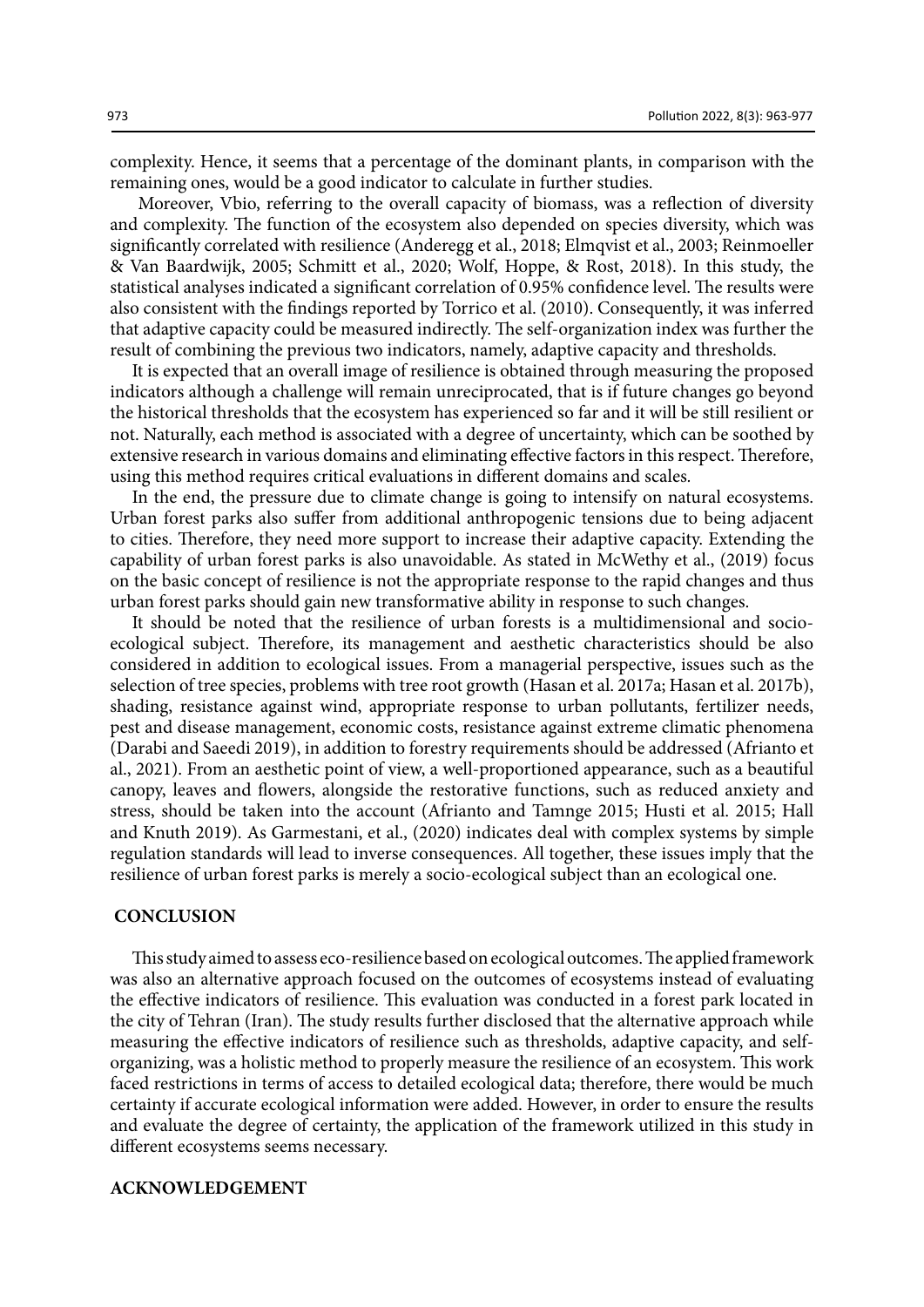The authors would like to thank the anonymous reviewers for their invaluable comments and Lavizan forest park management for providing valuable data and support to carry out this research.

## **GRANT SUPPORT DETAILS**

The present research did not receive any financial support.

## **CONFLICT OF INTEREST**

The authors declare that there is not any conflict of interests regarding the publication of this manuscript. In addition, the ethical issues, including plagiarism, informed consent, misconduct, data fabrication and/ or falsification, double publication and/or submission, and redundancy has been completely observed by the authors.

### **LIFE SCIENCE REPORTING**

No life science threat was practiced in this research.

## **REFERENCES**

- Adger, N. W., Arnell, N. W. and Tompkins, E. L. (2005). "Successful adaptation to climate change across scales." Glob Environ Change. 15(2): 77-86.
- Afrianto, W. F. and Tamnge, F. (2015). Conceptual foundation to develop ecosmart city in Indonesia. In Proceedings of Seameo Biotrop, Second International Conference on Tropical Biology:"Ecological Restoration in Southeast Asia: Challenges, Gains, and Future Directions". Seameo Biotrop, Bogor 12 (13).p 183-188
- Afrianto, W. F., Wati, S. I. and Hidayatullah T.(2021). The suitability assessment of the tree species in the urban parks and urban forest in Kediri City, East Java, Indonesia. Nusantara Bioscience, 13(2). pp. 131-139.
- Albrich, K., Rammer, W., Turner, M. G., Ratajczak, Z., Braziunas, K. H., Hansen, W. D. and Seidl, R. (2020). Simulating forest resilience: A review. *Glob. Ecol, 29(12), 2082-2096.*
- Allen, C. R., Angeler, D. G., Cumming, G. S., Folke, C., Twidwell, D.and Uden, D. R. (2016). Quantifying spatial resilience. *J Appl Ecol, 53(3), 625-635. doi:10.1111/1365-2664.12634*
- Anderegg, W. R., Konings, A. G., Trugman, A. T., Yu, K., Bowling, D. R., Gabbitas, R., . . . and Sulman, B. N. (2018). Hydraulic diversity of forests regulates ecosystem resilience during drought. *Nature, 561(7724), 538-541.*
- Angeler, D. G. and Allen, C. R. (2016). Quantifying resilience. *J Appl Ecol, 53(3), 617-624. doi:10.1111/1365- 2664.12649*
- Angeler, D. G., Fried-Petersen, H. B., Allen, C. R., Garmestani, A., Twidwell, D., Chuang, W. C., ... and Wonkka, C. L. (2019). Adaptive capacity in ecosystems. Adv Ecol Res*, 60*, 1-24.
- Arianoutsou, M., Koukoulas, S. and Kazanis, D. (2011). Evaluating post-fire forest resilience using GIS and multi-criteria analysis: an example from Cape Sounion National Park, *J. Environ. Manage, 47*(3), *384-397.*
- Baho, D. L., Allen, C. R., Garmestani, A. S., Fried-Petersen, H. B., Renes, S. E., Gunderson, L. H. and Angeler, D. G (2017). A quantitative framework for assessing ecological resilience. Ecol. Soc*: J. Integr. Environ. Sci., 22(3), 1-26.*
- Beisner, B. E., Haydon, D. T. and Cuddington, K. (2003). Alternative stable states in ecology. *Front Ecol Environ*, *1*(7), 376-382.
- Beller, E. E., Spotswood, E. N., Robinson, A. H., Anderson, M. G., Higgs, E. S., Hobbs, R. J., ... and Grossinger, R. M. (2019). Building ecological resilience in highly modified landscapes. J*. Biosci., 69(1), 80-92.*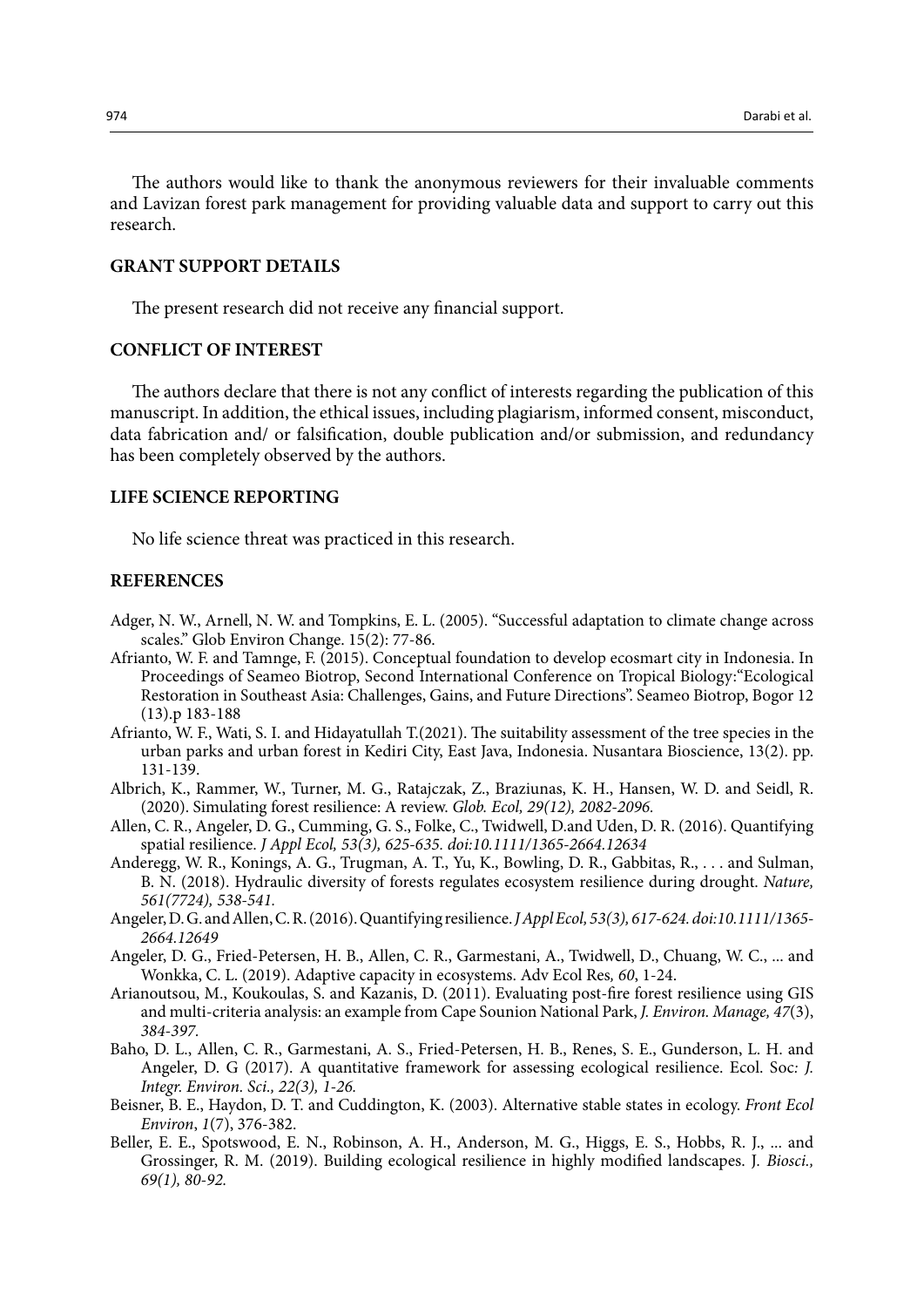- Bone, C., Moseley, C., Vinyeta, K. and Bixler, R. P. (2016). Employing resilience in the United States forest service. *Land Use Policy, 52, 430-438.*
- Bowditch, E. A., McMorran, R., Bryce, R. and Smith, M. (2019). Perception and partnership: Developing forest resilience on private estates. *For Policy Econ, 99, 110-122.*
- Boyd, E., and Folke, C. (2011). *Adapting Institutions: Governance, Complexity and Social-Ecological Resilience*: Cambridge University Press.
- Bruneau, M., Chang, S. E., Eguchi, R. T., Lee, G. C., O'Rourke, T. D., Reinhorn, A. M., ... and Von Winterfeldt, D. (2003). A framework to quantitatively assess and enhance the seismic resilience of communities. *Earthq. Spectra, 19*(4), 733-752.
- Carpenter, Walker, B., Anderies, J. M. and Abel, N. (2001). From metaphor to measurement: resilience of what to what? *Ecosystems, 4(8), 765-781.*
- Darabi, H., Ehsani, A., and Kafi, M. (2018). Rapid Vulnerability Assessment of Lavizan Urban Forest Park. *Pollut, 4(3), 417-428.*
- Darabi, H. and Saeedi, I. (2019). The Design of Resilient Green Spaces towards Adapting with Climate Change, Case Study Behesht Boulevard, Borujerd. *J. Environ. Sci. Technol.*, *21*(9), 209-219.
- Dardonville, M., Bockstaller, C. and Therond, O. (2020). Review of quantitative evaluations of the resilience, vulnerability, robustness and adaptive capacity of temperate agricultural systems*. J. Clean. Prod, 125456.*
- Elmqvist, T., Folke, C., Nyström, M., Peterson, G., Bengtsson, J., Walker, B. and Norberg, J. (2003). Response diversity, ecosystem change, and resilience. *Front Ecol Environ, 1(9), 488-494.*
- Ferro-Azcona, H., Espinoza-Tenorio, A., Calderón-Contreras, R., Ramenzoni, V. C., País, M. D. L. M. G. and Mesa-Jurado, M. A. (2019). Adaptive capacity and social-ecological resilience of coastal areas: A systematic review. *Ocean Coast Manag, 173, 36-51.*
- Folke, C. (2006). Resilience: The emergence of a perspective for social–ecological systems analyses. *Glob Environ Change, 16(3), 253-267.*
- Folke, C., Carpenter, S. R., Walker, B., Scheffer, M., Chapin, T. and Rockstrom, J. (2010). Resilience thinking: integrating resilience, adaptability and transformability. *Ecol. Soc. 15*(4).20.
- Folke, C., Hahn, T., Olsson, P. and Norberg, J. (2005). Adaptive governance of social-ecological systems. *Annu. Rev. Environ. Res., 30, 441-473.*
- Folke, C., Carpenter, S., Walker, B., Scheffer, M., Elmqvist, T., Gunderson, L. and Holling, C. (2004). Regime shifts, resilience, and biodiversity in ecosystem management. *Annu Rev Ecol Evol Syst,* 5*57- 581.*
- Garmestani, A., Twidwell, D., Angeler, D. G., Sundstrom, S., Barichievy, C., Chaffin, B. C. ... and Allen, C. R. (2020). Panarchy: opportunities and challenges for ecosystem management. Front Ecol Environ, 18(10), 576-583. https://doi.org/10.1002/fee.2281
- Gunderson, L. and Allen, C. (2010). Why resilience? Why now. (In L. Gunderson, C. Allen, and C. Holling (Eds.), *Foundations of Ecological Resilience;* Island Press *(pp. xiii-xxv)).*
- Gunderson, L. H. (2000). Ecological resilience in theory and application. *Annu Rev Ecol Evol Syst, 31(1), 425-439.*
- Gunderson, L. H., Allen, C. R. and Holling, C. S. (2010). *Foundations of ecological resilience*: Island Press.
- Hale, J. D., Pugh, T. A., Sadler, J. P., Boyko, C. T., Brown, J., Caputo, S., . . . and Hales, C.. (2015). Delivering a multi-functional and resilient urban forest. *Sustainability, 7(4), 4600-4624.*
- Hall, C. and Knuth, M. (2019). An update of the literature supporting the well-being benefits of plants: A review of the emotional and mental health benefits of plants. *J. Environ. Hortic.*, *37*(1), 30-38.
- Hasan, R., Othman, N. and Ismail, F. (2017). Tree Species Selection in Street Planting: It's relationship with issues in urban area. *Environment-Behaviour Proceedings Journal*, *2*(6), 185-194.
- Hasan, R., Othman, N. and Ismail, F. (2018). Choosing tree for urban fabric: role of landscape architect. *6th AicQoL 2018 Perhentian Island, 03-04 March 2018/E-BPJ, 3 (7)*, 199-207.
- Holling, C. S. (1973). Resilience and stability of ecological systems. *Annu Rev Ecol Evol Syst, 1-23.*
- Holling, C. S. (1996). Engineering resilience versus ecological resilience.(In: Schulze P. (Eds.) Engineering within ecological constraints. National Academies Press. 31**:** 31-43.)
- Husti, A. M., Ioanacountiu, M. R., Neacsu, I., and Cantor, M. (2015). Psychological benefits of ornamental plants used in office environments. *Bulletin UASVM Horticulture*, *72*(1), 101-107.
- Janssens, M., Pohlan, J., Keutgen, N. and Torrico, J. (2009). Plants are not weight watchers but space invaders. *Technology, Resource Management & Development Volume No*, *115-122.*
- Janssens, M. J. J., Keutgen, N., and Pohlan, J. (2009). The Role of Bio-productivity on Bio-energy Yields.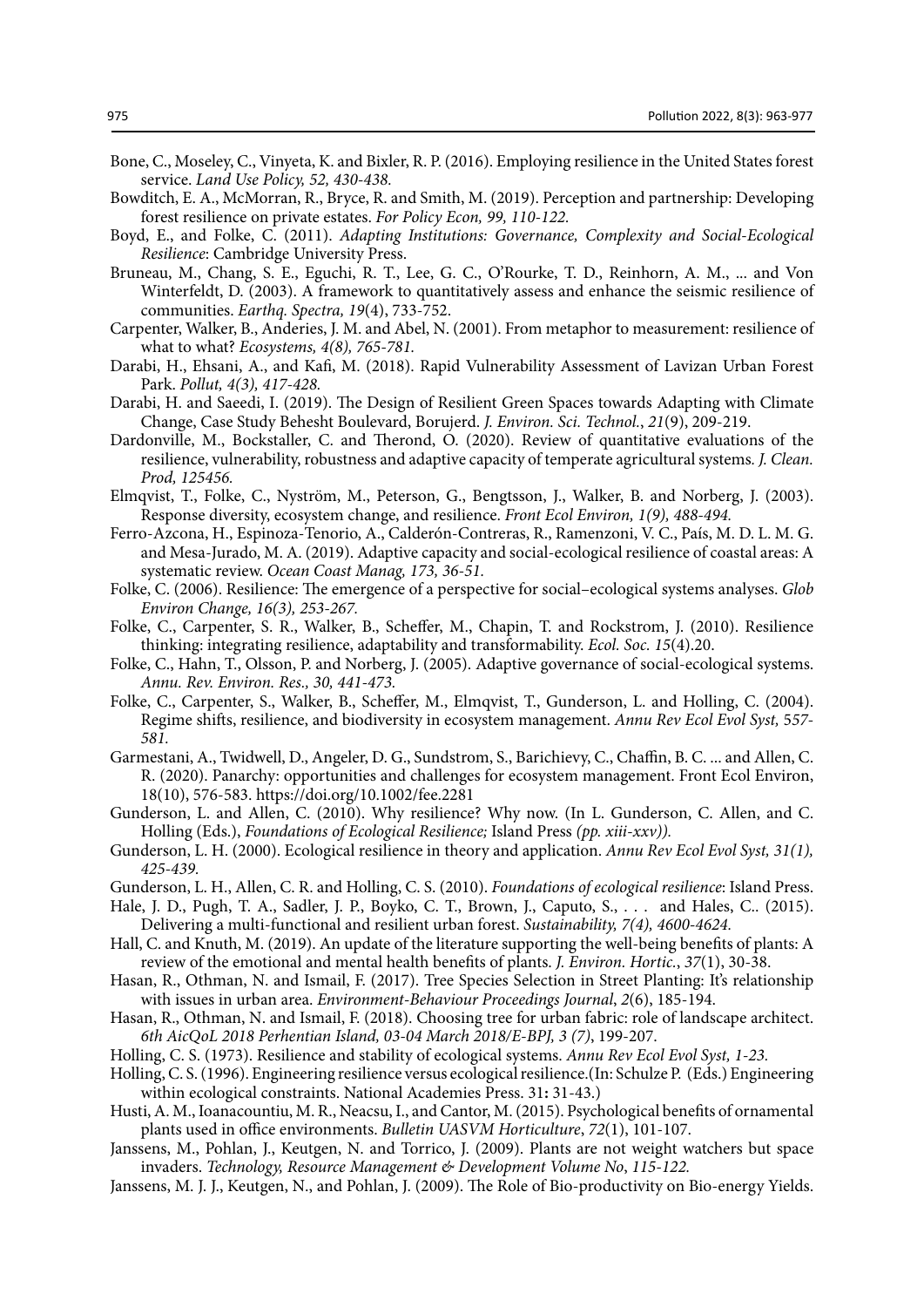*J. Agric. Rural Dev. Trop. Subtrop (JARTS), 110(1), 8.* 

- Janssens, M. J.J., and Torrico, J. C. (2004). Eco-volume and bio-surface interplay with the universal scaling laws both in biology and in the Mata Atlantica. *Seminário A Cooperação Brasil-Alemanha no Programa mata Atlântica. Teresopolis, 29 November, 3 December 2004p. 1-15.*
- Laboy, M. and Fannon, D. (2016). Resilience theory and praxis: a critical framework for architecture. Enquiry The ARCC Archit. Res. 13(1). 39-53.
- Loreau, M., and Behera, N. (1999). Phenotypic diversity and stability of ecosystem processes. *Theor. Popul. Biol. 56*(1), 29-47.
- Marchese, D., Reynolds, E., Bates, M. E., Morgan, H., Clark, S. S. and Linkov, I. (2018). Resilience and sustainability: Similarities and differences in environmental management applications. *Sci. Total Environ*, *613, 1275-1283.1.* Meteorological Organization of Iran, *2021*
- McWethy, D. B., McWethy, D. B., Schoennagel, T., Higuera, P. E., Krawchuk, M., Harvey, B. J., Metcalf, E. C., ... and Kolden, C. (2019). Rethinking resilience to wildfire. Nat*, 2(9), 797-804. doi:10.1038/ s41893-019-0353-8*
- Mina, M., Messier, C., Duveneck, M., Fortin, M. J. and Aquilué, N. (2021). Network analysis can guide resilience‐based management in forest landscapes under global change. *Ecol Appl, 31(1), e2221.*
- Mori, A. S. (2011). Ecosystem management based on natural disturbances: hierarchical context and nonequilibrium paradigm. *J Appl Ecol . 48*(2), 280-292.
- Nikinmaa, L., Lindner, M., Cantarello, E., Jump, A. S., Seidl, R., Winkel, G. and Muys, B. (2020). Reviewing the use of resilience concepts in forest sciences. *Curr. For. Rep*, *1-20.*
- Norberg, J. (2004). Biodiversity and ecosystem functioning: a complex adaptive systems approach. *Limnol. Oceanogr.*, 49(4part2), 1269-1277.
- Odum EP. (1969). The strategy of ecosystem development. *Science, 164*, 262-270.
- Ovenden, T. S., Perks, M. P., Clarke, T.-K., Mencuccini, M., and Jump, A. S. (2021). Life after recovery: Increased resolution of forest resilience assessment sheds new light on post-drought compensatory growth and recovery dynamics. *J. Ecol. J ECOL, n/a(n/a). doi:https://doi.org/10.1111/1365-2745.13576*
- Pandya, I. Y., Salvi, H., Chahar, O. and Vaghela, N. (2013). Quantitative analysis on carbon storage of 25 valuable tree species of Gujarat, Incredible India. *Indian J. Sci. Res, 4(1), 137.*
- Peel, M. C., Finlayson, B. L., and McMahon, T. A. (2007). Updated world map of the Köppen-Geiger climate classification. *Hydrol. Earth Syst. Sci. Discuss., 11(5), 1633-1644.*
- Pérez-Luque, A. J., Gea-Izquierdo, G., and Zamora, R. (2021). Land-Use Legacies and Climate Change as a Double Challenge to Oak Forest Resilience: Mismatches of Geographical and Ecological Rear Edges. *Ecosystems, 24(4), 755-773. doi:10.1007/s10021-020-00547-y*
- Reinmoeller, P. and Van Baardwijk, N. (2005). The link between diversity and resilience. *MIT Sloan Manag. Rev, 46(4), 61*
- Sæbø, A., Borzan, Ž., Ducatillion, C., Hatzistathis, A., Lagerström, T., Supuka, J., ... and Slycken, J. V. (2005). The selection of plant materials for street trees, park trees and urban woodland. In *Urban forests and trees*. Konijnendijk, C., Nilsson, K., Randrup, T., Schipperijn, J. (eds) Urban Forests and Trees. Springer, Berlin, Heidelberg. (pp. 257-280). https://doi.org/10.1007/3-540-27684-X\_11*..*
- Schmitt, S., Maréchaux, I., Chave, J., Fischer, F. J., Piponiot, C., Traissac, S. and Hérault, B. (2020). Functional diversity improves tropical forest resilience: Insights from a long‐term virtual experiment*. J. Ecol. J ECOL, 108(3), 831-843.*
- Seidl, R., Vigl, F., Rössler, G., Neumann, M. and Rammer, W. (2017). Assessing the resilience of Norway spruce forests through a model-based reanalysis of thinning trials. *For. Ecol. Manag, 388, 3-12.*  doi:https://doi.org/10.1016/j.foreco.2016.11.030
- Seidl, R., Seidl, R., Spies, T. A., Peterson, D. L., Stephens, S. L. and Hicke, J. A (2016). Searching for resilience: addressing the impacts of changing disturbance regimes on forest ecosystem services. *J Appl Ecol, 53(1), 120-129.*
- Seidl, R., Rammer, W. and Spies, T. A. (2014). Disturbance legacies increase the resilience of forest ecosystem structure, composition, and functioning. *Ecol Appl, 24(8), 2063-2077.*
- Sonwa, D. J., Weise, S. F., Nkongmeneck, B. A., Tchatat, M., and Janssens, M. J. (2017). Structure and composition of cocoa agroforests in the humid forest zone of Southern Cameroon. *Agrofor. Syst, 91(3), 451-470.*
- Sun, W., Bocchini, P. and Davison, B. D. (2020). Resilience metrics and measurement methods for transportation infrastructure: the state of the art. Sustain. *Resilient Infrastruct. 5*(3), 168-199.
- Torrico, J. C. and Janssens, M. J. (2010). Rapid assessment methods of resilience for natural and